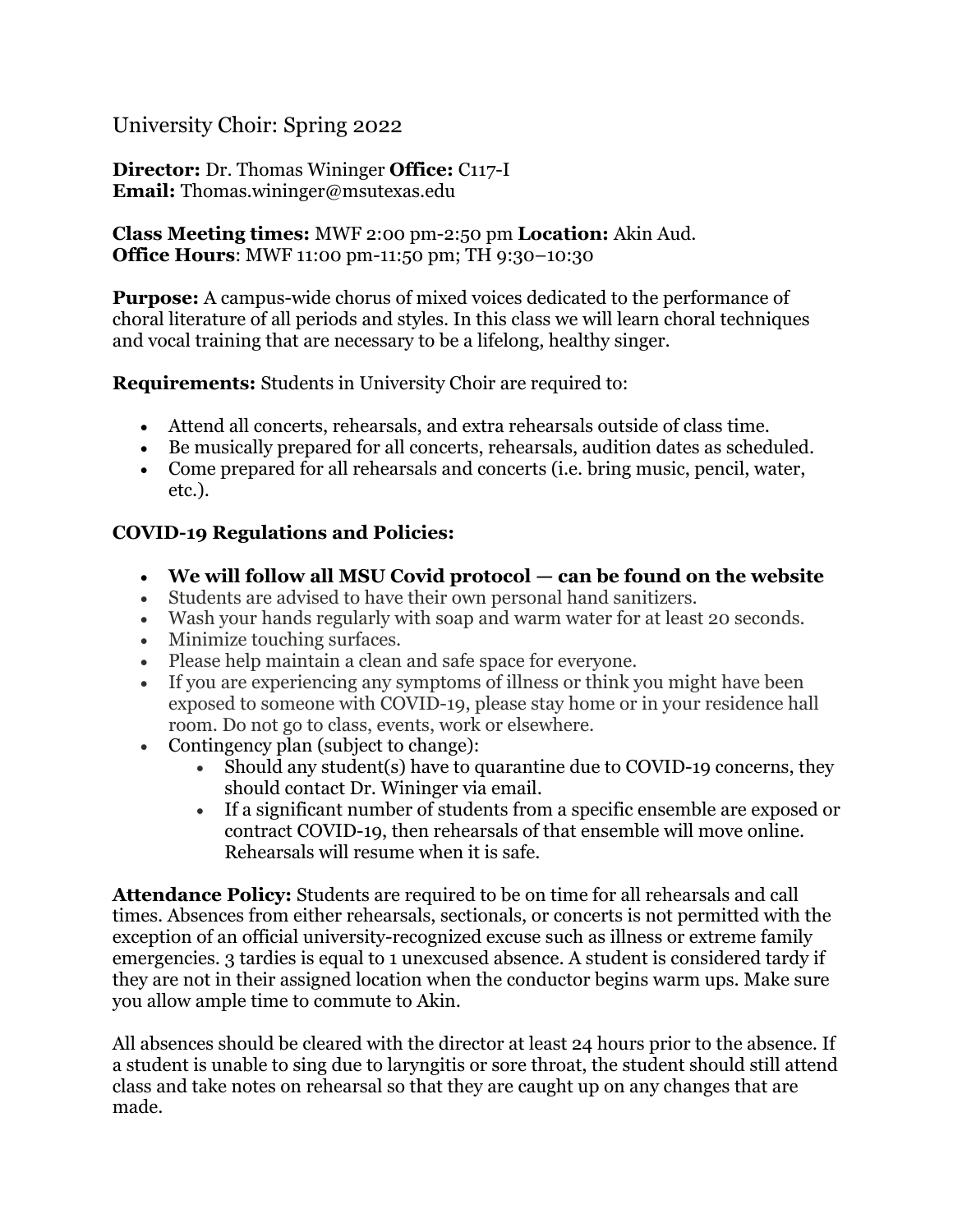Students are expected to adjust their personal schedules (i.e. jobs, appointments, interviews, etc.) in advance to meet the commitments of the choir. Students are subject to dismissal from the choir who: Have two or more unexcused absences or excessive excused absences Are unprepared to sing the music in a concert Are not able to make concert commitments established below

**Grading Policy:** Grades for University Choir will be based on:

- Attendance at rehearsals, sectionals, and concerts
- Attitude and contribution to the choir in a positive manner at all events
- Two unexcused absences result in a grade of B; Three, a grade of C; Four, a grade of D; and five or more will result in an F.
- An unexcused concert absence will automatically result in a grade of F.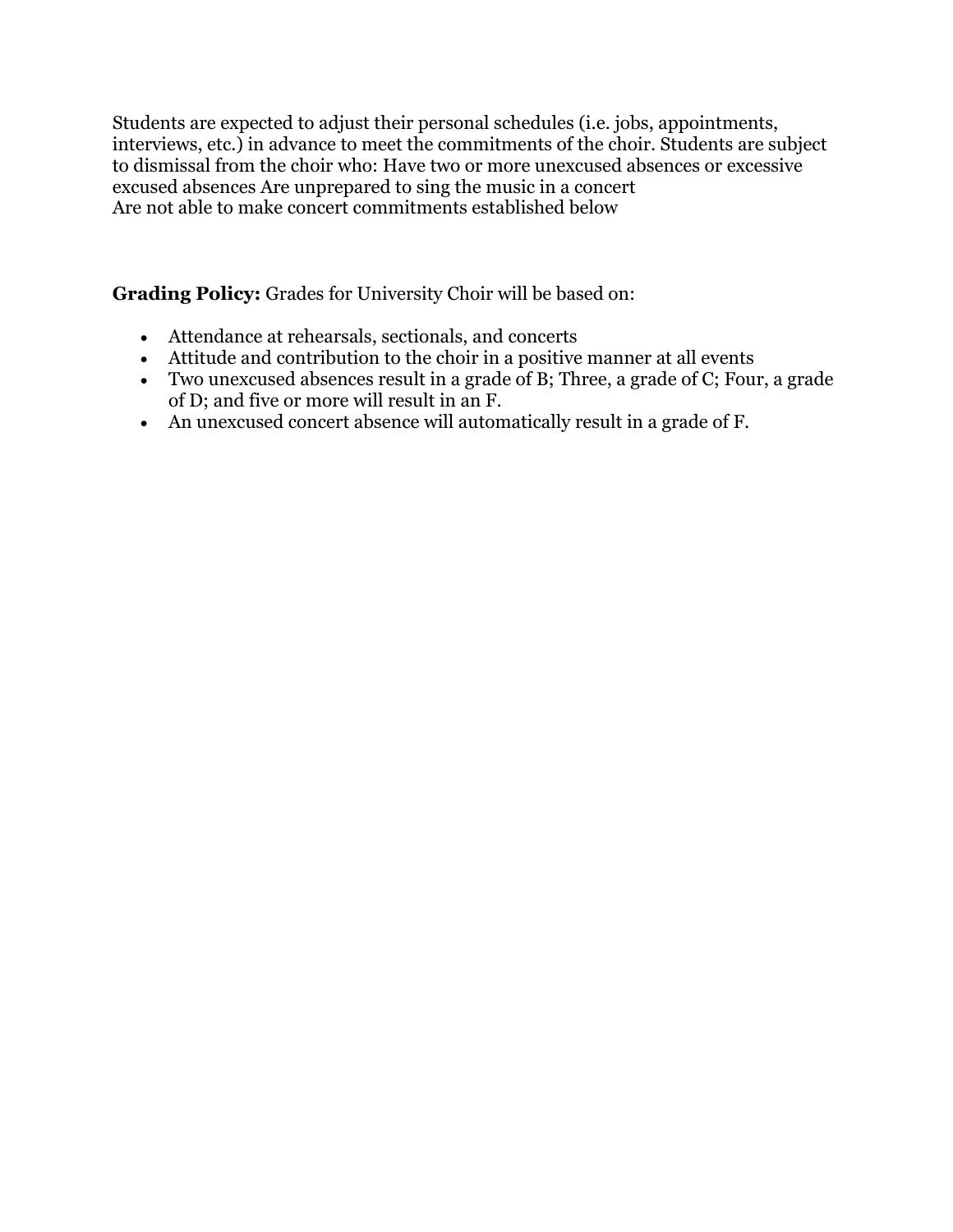## **University Choir Schedule of Events:** (Dates and times are subject to change) **Fall 2021**

We will meet for all scheduled class periods from 2:00 pm–2:50 pm unless otherwise stated. As we get closer to the musical, we will move our rehearsals to evening in the sake of saving you time!

Performances and Concerts may be added to the calendar; I will always give you as much notice as possible.

# **Special dates:**

**Feb 4/5** — Potential Choir Astronomy Bonding Event

# **Big Fish Production (2 weeks of craziness)**

**Feb 21 –24** — Dress rehearsals 7:00 pm–10:00 pm

**Feb 27** – **Mar 2** — Dress rehearsals 7:00 pm – 10:00 pm

**March 3–6** — Big Fish Production! Calls 7:00 for evening, 2:00 for matinees

- $3$  Evening
- **4** Evening
- **5** Matinee and Evening
- **6**  Matinee

**March**  $7$ **–March**  $9$  – Choir bonding activities

\*\*\*April Concerts for Emily's Pet Legacy Rescue and Faith Mission will be announced as soon as dates/times are finalized.

**Apr 21 —** Combined Choirs Concert

**ACADEMIC DISHONESTY:** Cheating, collusion, and plagiarism (the act of using source material of other persons, either published or unpublished, without following the accepted techniques of crediting, or the submission for credit of work not the individual's to whom credit is given). Additional guidelines on procedures in these matters may be found in the Dean of Students' Office.

**DISRUPTION OF TEACHING:** Disruption or obstruction of teaching, research, administration, disciplinary proceedings, or other university activities authorized to be held or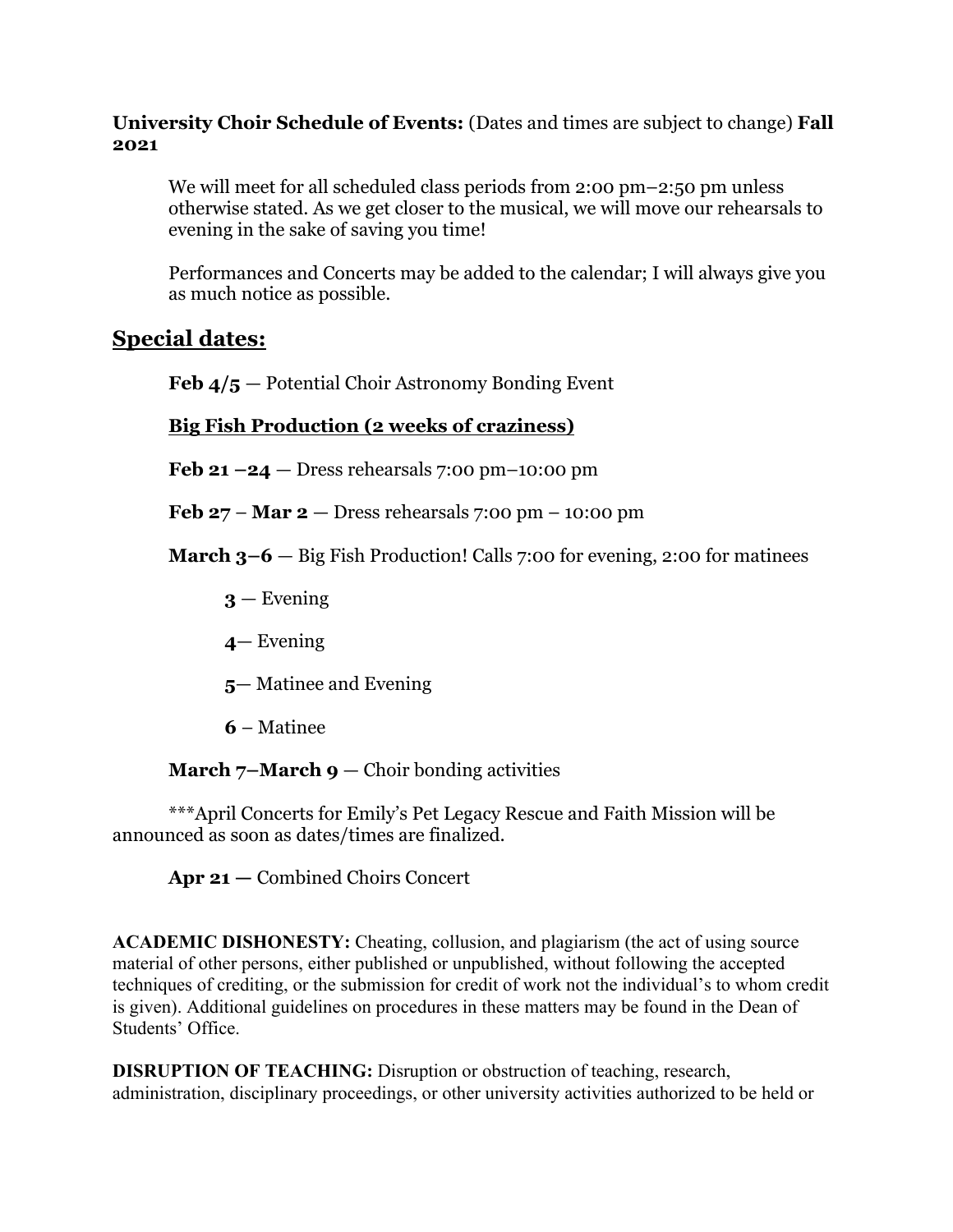conducted on the premises of Midwestern State University. Such activity includes classroom behavior that interferes with either the instructor's ability to conduct the class or the ability of other students to profit from the instructional program.

**INSTRUCTOR DROP:** An instructor may drop a student any time during the semester for excessive absences, for consistently failing to meet class assignments, for an indifferent attitude, or for disruptive conduct.

**OFFICE HOURS:** If for any reason you need to talk to me out of class, please refer to the available office hours posted on my door, or set up an appointment.

**SOCIAL JUSTICE:** Social justice is one of Midwestern State University's stated core values and the professor considers the classroom to be a place where students will be treated with respect as human beings, regardless of gender, race, ethnicity, national origin, religious affiliation, sexual orientation, political beliefs, age, or ability. Moreover, diversity of thought is appreciated and encouraged, provided the students can agree to disagree. It is the professor's expectation that ALL students be able to consider the classroom a safe environment.

If you need course adaptations or accommodations because of a disability, if you have emergency medical information that needs sharing, or if you need special accommodations

in case the building must be evacuated, please make an appointment with me as soon as possible.

Federal privacy law prohibits me from releasing information about students to certain parties outside of the university without the signed consent of the student. Thus, in almost all cases I will not discuss your academic progress or other matters with your parents. Please do not have them call me. Regardless of these important legal considerations, it is my general policy to communicate with the students, not their parents even when a student has signed a consent form. College students are adults and are expected to behave accordingly.

### **Managing Stress**

Students may experience challenging situations that could interfere with learning and interpersonal functioning including stress, anxiety, depression, alcohol and/or other drug use, concern for a friend or family member, loss, sleep difficulties, feeling hopeless, or relationship problems. MSU provides the following resources to students, and you don't have to wait until your situation is a crisis before accessing them:

MSU Counselling Center (940.397.4618) Vinson Health Center (940.397.4231) Redwine Student Wellness Center (940.397.4206)

Further, additional resources may be available through MSU to address concerns of difficulty affording adequate food or housing and similar issues. I may be able to connect you to such resources, and anything along those lines that you choose to share with me will remain fully confidential.